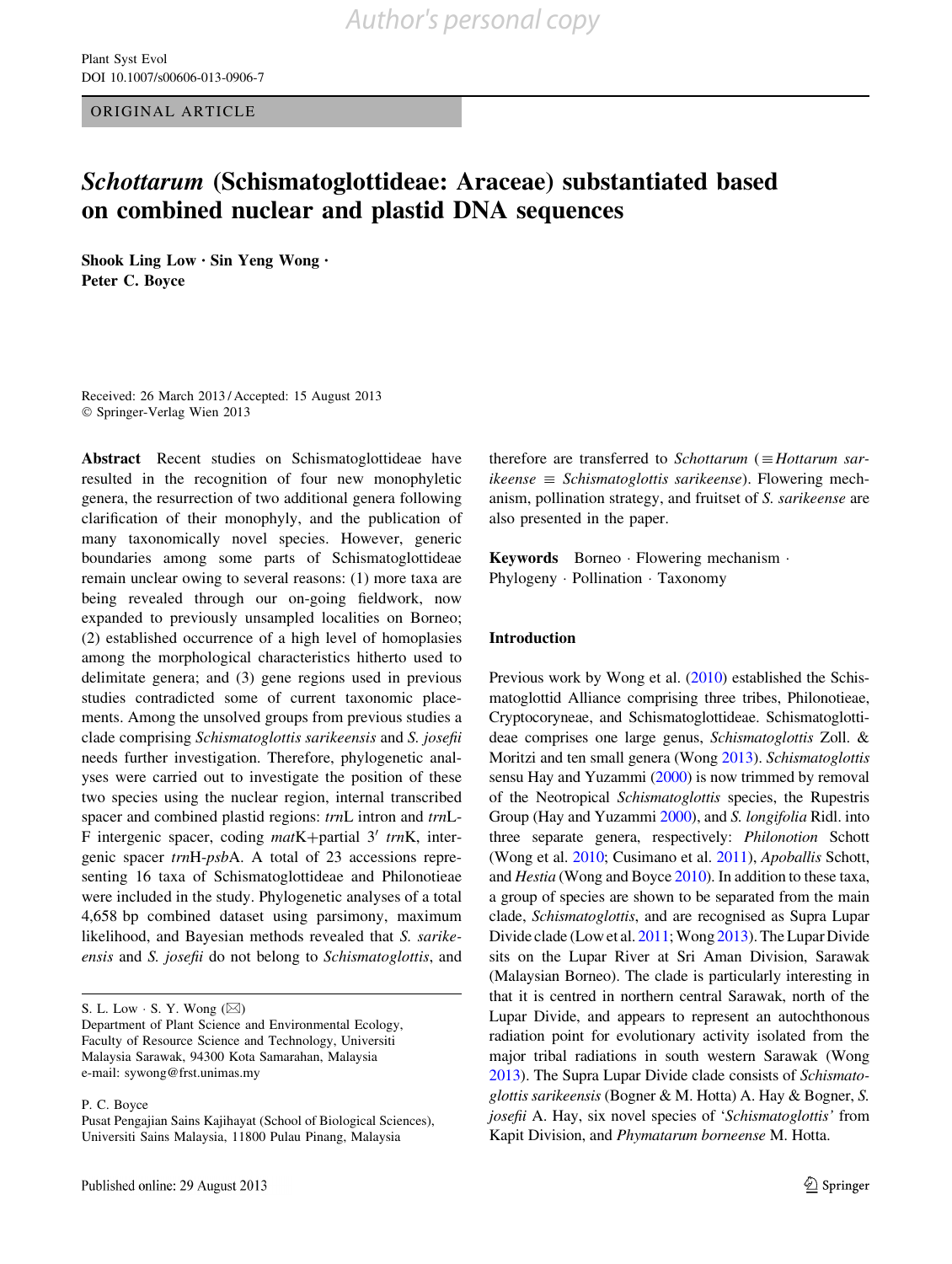Schismatoglottis sarikeensis was initially described as a species of the genus Hottarum (Hottarum sarikeense Bogner & Hotta [1983\)](#page-8-0) based on a basal placentation and seeds without a micropylar appendage, although in many respects its position in Hottarum is clearly anomalous having pendent infructescences without splash-cup persistent lower spathes. Bogner and Hay (in Hay and Yuzammi [2000\)](#page-4-0) dismantled Hottarum (with the type, H. truncatum transferred to Piptospatha N.E.Br.), and moved H. sarikeense into the Multiflora group of Schismatoglottis on the basis of the constricted spathe and free ligular leaf sheath, this despite basal placentation being clearly unique in Schismatoglottis. Low et al. [\(2011](#page-0-0)) subsequently showed S. sarikeensis to not be related to Hottarum truncatum (the type species for now monospecific Hottarum) based on the nuclear Internal Transcribed Spacer (ITS) region nor to belong in Schismatoglottis, Piptospatha, or Bakoa P. C. Boyce  $\&$  S. Y. Wong, where the genera and the species of former Hottarum (sense Mayo et al. [1997](#page-6-0)) are now placed. The aim of this study is to clarify the placement of these anomalous taxa in Schismatoglottideae using molecular phylogenetic results based on the nuclear ITS region and three plastid regions trnL intron and trnL-F intergenic spacer (trnL-F), coding matK+partial 3' trnK (matK), intergenic spacer trnH-psbA. Flowering mechanism, pollination strategy, and fruitset of S. sarikeensis are also discussed.

#### Materials and methods

# Taxa sampling

A total of 22 accessions representing 15 taxa of Schismatoglottideae were included as ingroup. Thirty sequences were newly generated and submitted to GenBank with the accession numbers from KC454001 to KC454030. These sequences were combined with sequences from previous studies (Wong et al. [2010](#page-0-0); Low et al. [2011](#page-0-0); Ting et al. [2012;](#page-8-0) Wong [2013](#page-2-0)). Philonotion americanum (A. M. E. Jonker & Jonker) S. Y. Wong & P. C. Boyce was chosen as outgroup for the study. Voucher information and GenBank accession numbers are provided in ''[Appendix'](#page-9-0)'.

#### DNA extraction, PCR amplification and sequencing

Total genomic DNA was extracted from either fresh or silica-gel dried leaf tissues using a modified version of the 2X CTAB protocol (Doyle and Doyle [1987](#page-10-0)) with the addition of Polyvinylpyrrolidone (PVP; Wong et al. [2010](#page-0-0)). The nuclear ITS region and three plastid gene regions: trnL-F, matK, and trnH-psbA, were targeted for polymerase chain reaction (PCR) amplification. Primers used are Table 1 PCR and sequencing primers used for this study

| Primers        | Sequences of the primers           | References                 |  |
|----------------|------------------------------------|----------------------------|--|
| ITS 1F         |                                    |                            |  |
| 1R             | 5'-GAGGAAGGAGAAGTCGTA<br>ACAAGG-3' | White et al. (1990)        |  |
| 3F             | 5'-ACTTGCGTTCAAAGATTC<br>GATGG-3'  | White et al. (1990)        |  |
| 4R             | 5'-GCATCGATGAAGAAC<br>GTAGC-3'     | White et al. (1990)        |  |
|                | 5'-TCCTCCGCTTATTGA<br>TATGC-3'     | White et al. (1990)        |  |
| $trnL-trnL$ -F |                                    |                            |  |
| $\mathbf c$    | 5'-CGAAATCGGTAGACGC<br>TACG-3'     | Taberlet et al. (1991)     |  |
| d              | 5'-GGGGATAGAGGGACT<br>TGAAC-3'     | Taberlet et al. (1991)     |  |
| e              | 5'-GGTTCAAGTCCCTCT<br>ATCCC-3'     | Taberlet et al. (1991)     |  |
| f              | 5'-ATTTGAACTGGTGACAC<br>$GAG-3'$   | Taberlet et al. (1991)     |  |
| matK           |                                    |                            |  |
| 19F            | 5'-CGTTCTGACCATATTG<br>CACTATG-3'  | Gravendeel et al. (2001)   |  |
| 2R             | 5'-AACTAGTCGGATGG<br>$AGTAG-3'$    | Steele and Vilgalys (1994) |  |
| 390F           | 5'-CGATCTATTCATTCAA<br>TATTTC-3'   | Cuénoud et al. (2002)      |  |
| 1326R          | 5'-TCTAGCACACGAAAGT<br>CGAAGT-3'   | Cuénoud et al. (2002)      |  |
| $trnH-psbA$    |                                    |                            |  |
| trnH           | 5'-CGCGCATGGTGGATTCA<br>CAATCC-3'  | Tate and Simpson (2003)    |  |
| psbA           | 5'-GTTATGCATGAACGTA<br>ATGCTC-3'   | Sang et al. (1997)         |  |

listed in Table 1. PCR amplification was done according to Low et al. ([2011\)](#page-0-0). The PCR products were visualised on 1.5 or 2.0 % agarose gels, and purified using a PCR purification kit (Fermentas, Vilnius, Lithuania). Purified products were viewed again using a 1 % agarose gel, and if a single clear band was present the products were sent for sequencing to First BASE Laboratories Sdn. Bhd., Selangor, Malaysia. Sequencing reactions were carried out using the same primer pairs during PCR amplification and the ABI PRISM BigDye<sup>®</sup> Terminator Version 3.0 Cycle Sequencing Kit on an  $ABI^{\circledast}$  377 DNA automated sequencer (Applied Biosystem, Foster City, CA, USA).

#### Sequence alignment and phylogenetic analyses

Newly generated sequences were assembled using BioEdit version 5.0.6 (Hall [1999](#page-10-0)) and manually adjusted. These sequences were combined and aligned with sequences from Wong et al. [\(2010](#page-0-0)), Low et al. ([2011\)](#page-0-0), Ting et al. [\(2012](#page-8-0)), and Wong [\(2013](#page-2-0)). Indels were treated as missing data.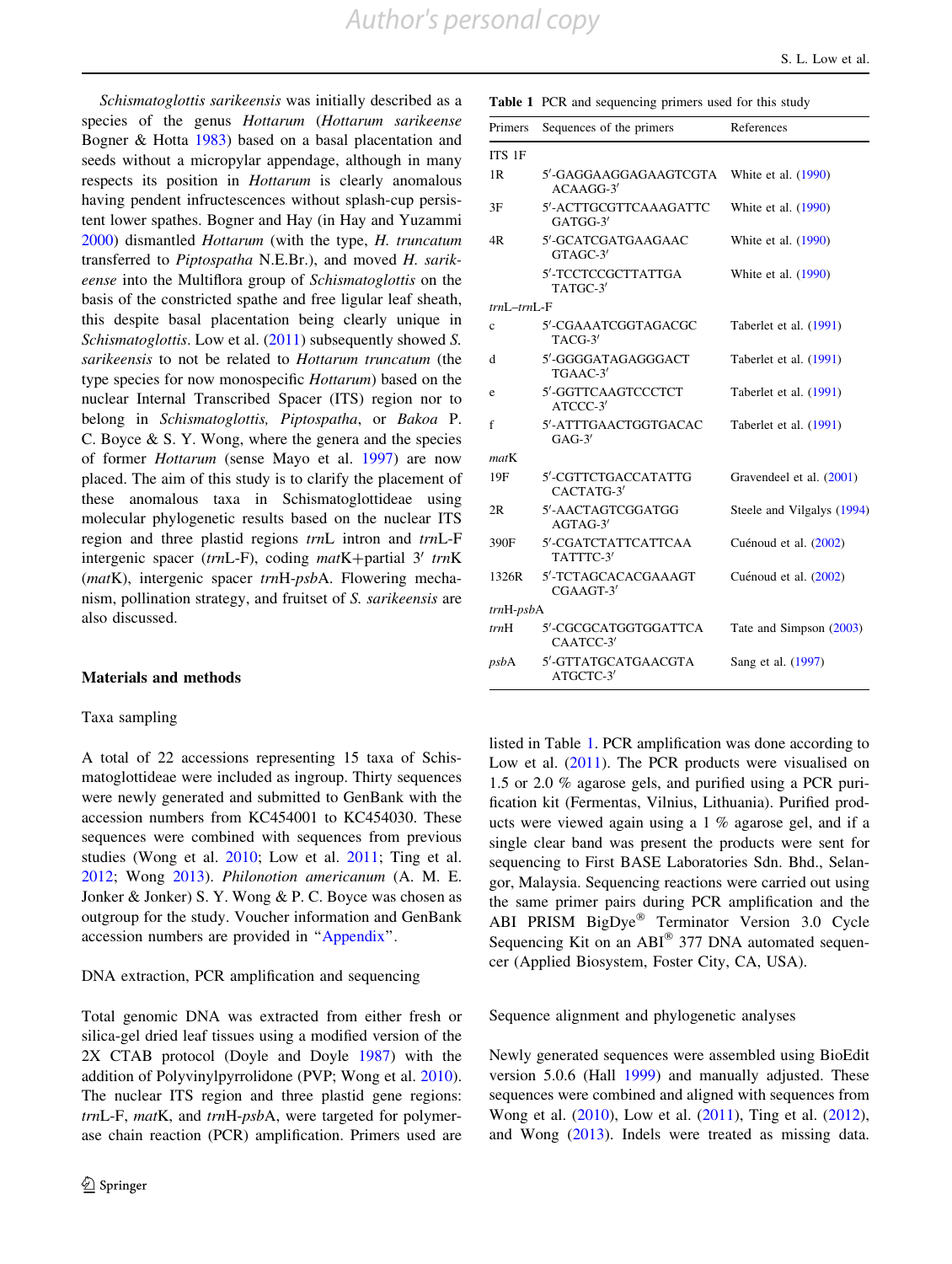<span id="page-2-0"></span>Phylogenetic analyses were performed with PAUP\*4.0b10 (Swofford [2002](#page-10-0)) for maximum parsimony (MP) reconstruction with all characters equally weighted. The most parsimonious trees were obtained with heuristic searches of 1,000 replicates with random stepwise sequences addition, tree bisection-reconnection (TBR) branch swapping, collapse of zero-length branches, with the multiple-tree option in effect, and saving up to 10,000 trees from each random sequence addition.

The most suitable nucleotide substitution model for each of the gene regions was selected in jModeltest ver. 0.1.1 (Posada [2008](#page-10-0)) using Akaike information criterion (AIC; Akaike [1974](#page-10-0)). The jModelTest identified that the Transversion Model plus Gamma (TVM $+G$ ) as best fit for matK, and trnL–trnL-F. General Time Reversible plus Gamma  $(GTR+G)$  and Kimura 3-parameter (TPM1uf+G) were selected as best fit substitution model for trnH-psbA region and ITS region, respectively. Maximum likelihood (ML) analyses were carried out using RAxML 7.2.6 (Stamatakis et al. [2008](#page-10-0)). ML bootstrap values were obtained by running 10,000 replicates. Bayesian phylogenetic analyses were performed with MrBayes ver. 3.1.2 (Huelsenbeck and Ronquist [2001](#page-10-0)). Markov chain Monte Carlo (MCMC) was repeated twice to assure parameter convergence. The MCMC algorithm was run for 2,000,000 generations with one cold and three heated chains, starting from random trees and sampling one out of every 100 generations. Convergence was assessed by using the standard deviation of split frequencies as convergence index with values  $\leq 0.005$  interpreted as indicating good convergence. The first 10 % of trees were discarded as burn-in. Remaining trees were used to construct 50 % majority rule consensus trees. In interpreting phylogenetic confidence, bootstrap support: 50–74 % represents weak support, 75–84 % moderate support, and 85–100 % strong support with a posterior probability (PP) of 0.97 or higher.

Methodology on flowering mechanism, pollination observations, and fruitset

Initial observations of S. sarikeensis were carried out by the second and third authors in April and December, 2005 and May 2008. Further observations on the flowering mechanism, pollination and fruitset of S. sarikeensis were carried out by first author from 24th January and 5th February 2010 at Sungai Lepong, Sebangkoi Recreational Park, Sarikei Division, Sarawak, Malaysia (01. 57N, 111. 31E). The population of S. sarikeensis grows on shales. Most of the plants remained on the upper part of the demarcation line for the flood plain; plants were occasionally submerged in water during heavy rainfalls.

Ten inflorescences of S. sarikeensis were observed. The type of insect visitors (identified to at least family level)

and their behaviour were documented. To determine the attractant factor (odour vs colour) the spathe of five preanthesis inflorescences were removed, the spadices were kept intact and each covered with a plastic cover. Fruitset was defined as total fruits per infructescence over total pistillate flowers per inflorescence and used as measure of the effectiveness of the pollinators. A total of 50 replicates were sampled. All images were taken using an Olympus E-300 digital camera. All inflorescences, infructescences and insect visitors were preserved in 70 % ethanol and deposited at Sarawak Forestry Herbarium (SAR).

# **Results**

#### Matrix characteristics

Among the plastid regions, trnH-psbA is the most variable region but comprises high repeats of nucleotide AT from position of 452–726. The ITS region provides the most informative characters as compared to the plastid regions. Tree lengths, consistency indices (CI) and retention indices (RI) for each region are shown in Table [2](#page-3-0). The incongruence length difference (ILD; Farris et al. [1994](#page-10-0)) test exhibited congruity between the  $trnL-F$  and  $matK$  regions but both regions are not congruent ( $P = 0.01$ ) with trnHpsbA and ITS regions. Therefore, the datasets were only combined for trnL-F and matK regions.

# Phylogenetic analyses

All branches of the trees generated from the region trnHpsbA collapsed owing to no support values. Combined plastid regions, trnL-F and matK, resulted in much improved resolution, however, support values were still poor. The Supra Lupar clade is supported but with the exclusion of both accessions of S. sarikeensis (Ar1605 and Ar2394). The placements of the other genera included, Aridarum, Bucephalandra, and Schismatoglottis do not fit their current taxonomic position. On the basis of these analyses, trnH-psbA, trnL-F and matK are excluded from our further discussion.

Phylogenetic analyses of the ITS region produced a cladogram with better topology and improved support for crown clades (Fig. [1\)](#page-3-0). The phylogeny presented included two more taxa, Bucephalandra motleyana (Ar2310) and Aridarum nicolsonii (Ar2098) as compared to the phylogeny presented in Low et al. ([2011\)](#page-0-0). The Supra Lupar Divide clade is separated into two sister clusters: three new species of 'Schismatoglottis' from Kapit, and Schottarum clade. Apart from Schismatoglottis 'petradoxa' which is yet to be formally described, the other two species have yet to flower. The Schottarum clade is strongly supported with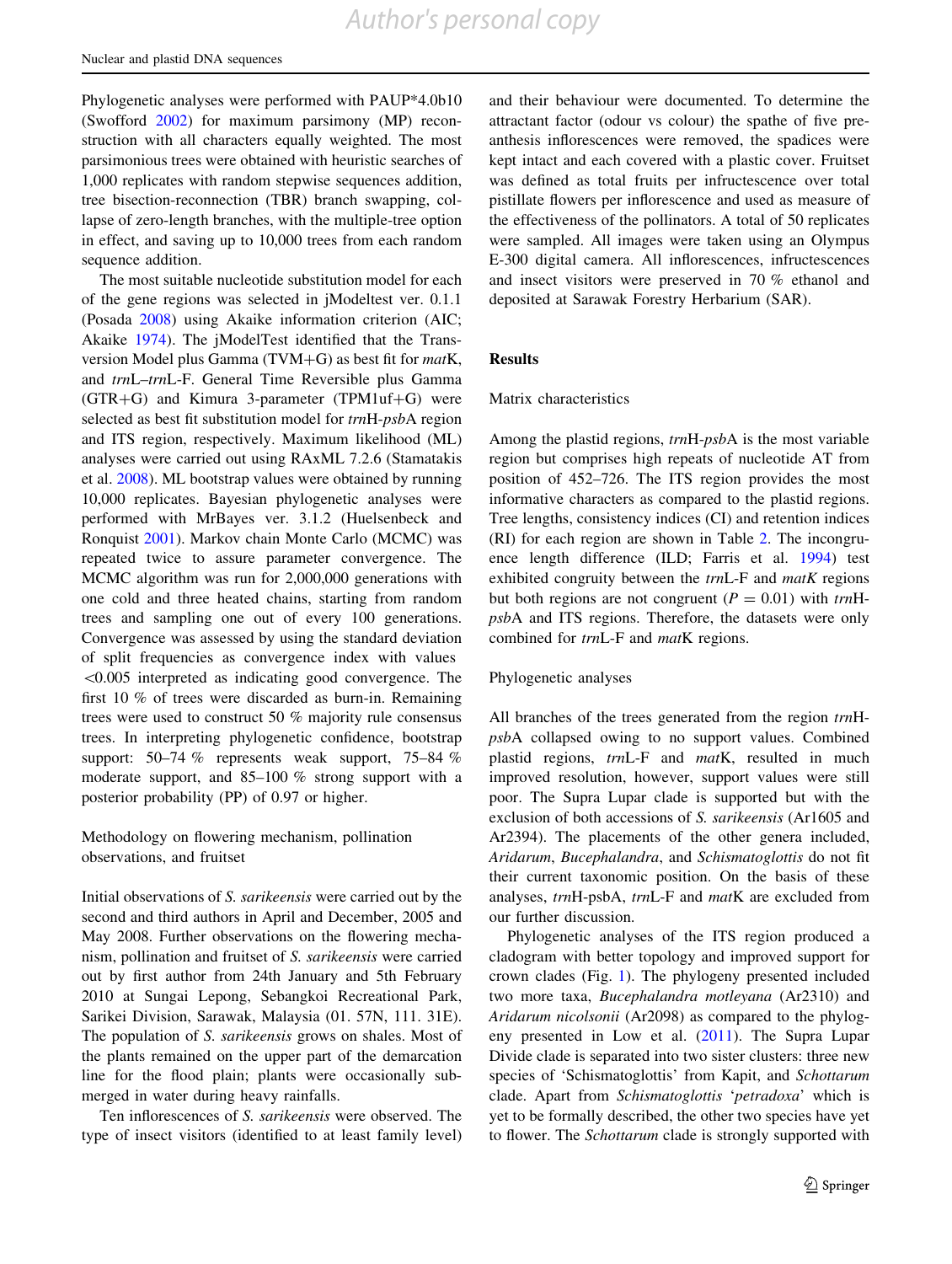|       |                           |                                               | CI/RI       |
|-------|---------------------------|-----------------------------------------------|-------------|
| 889   | 185 (20.81 %)/50 (5.62 %) | 294                                           | 0.88/0.75   |
| .156  | 76 (6.57 %)/11 (0.95 %)   | 96                                            | 0.94/0.77   |
| .600  | 86 $(5.38\%)/23(1.44\%)$  | 124                                           | 0.91/0.81   |
| 1.013 | 114 (11.25 %)/31 (3.06 %) | 171                                           | 0.87/0.69   |
|       | No. of aligned characters | No. $(\%)$ of variable/informative characters | Tree length |

<span id="page-3-0"></span>Table 2 Sequence variation of the nuclear ribosomal internal transcribed spacer (ITS) and the plastid regions (trnL-F, matK and trnH-psbA) of the 23 taxa (Tribe Schismatoglottideae and Philonotieae) included in the study

CI Consistency index, RI retention index

Fig. 1 Bayesian 50 % majority rule consensus tree obtained using the nuclear internal transcribed spacer (ITS) region. Posterior probabilities >0.80 are shown above branches, bootstrap values  $>60$  % (maximum parsimony and maximum likelihood) are shown below the branches

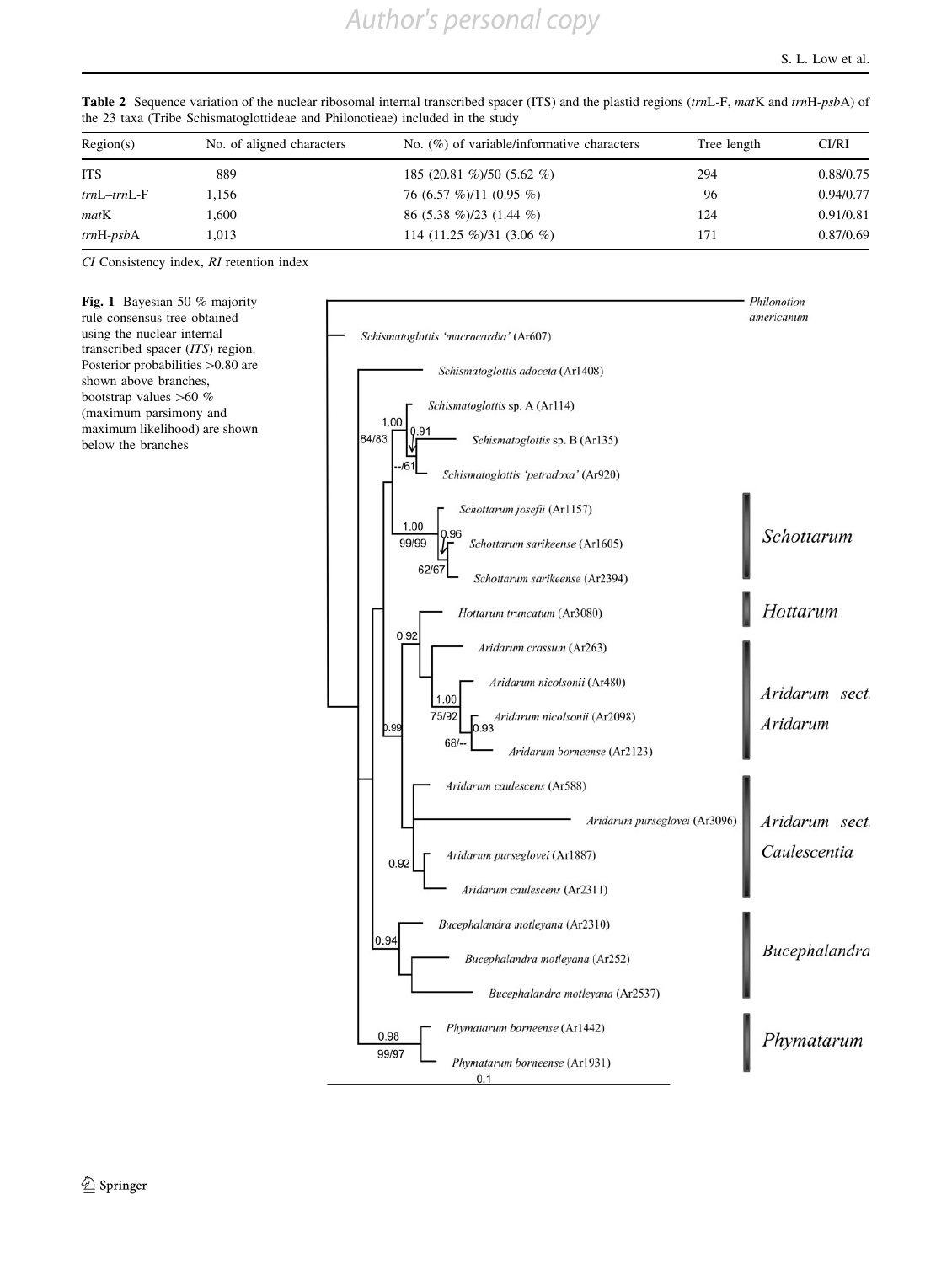<span id="page-4-0"></span>S. *josefii* grouped together with both accessions of S. sarikeensis (MP 99 %, ML 99 % and PP 1.00). H. truncatum is supported basally to Aridarum (PP 0.99). Aridarum is separated into two separate clades and this follows available taxonomic placements, section Aridarum and Caulescentia. Three accessions of B. motleyana and two accessions of P. borneense fell into a single clade, respectively, with moderate and strong support values, respectively (MP 99 %, ML 97 % and PP 0.98).

#### Discussion

# Taxonomic implications

Schismatoglottis sarikeensis and S. josefii do not belong in Schismatoglottis. There is an existing name, Schottarum P. C. Boyce & S. Y. Wong, which was reduced as synonym to Schismatoglottis due to typification error (Boyce and Wong [2008,](#page-10-0) [2009\)](#page-10-0). Schottarum was recognised with S. sarikeense as type. However, the protologue was wrongly applied and later the authors published Schottariella as a replacement generic name for Schottarum, with Schottariella mirifica designated as type. Therefore, the name Schottarum can be used and here, a second species, Schismatoglottis josefii is transferred into Schottarum. The genus Schottarum is presented here with a key to all the genera in the tribe Schismatoglottideae.

# Key to genera of Schismatoglottideae

| 1a. Modules monophyllous, congested in a distichous           |
|---------------------------------------------------------------|
| arrangement; petiolar sheath with a long-persistent, long     |
|                                                               |
| 1b. Modules mostly polyphyllous, if monophyllous then         |
|                                                               |
| never distichous; petiolar sheath fully attached, persistent  |
| or marcescent; if free ligular then soon-marcescent2          |
| 2a. Wings of petiolar sheath with long ligular free           |
|                                                               |
| 2b. Wings of petiolar sheath fully or almost fully attached   |
|                                                               |
| 3a. Thecae of anther each with horn- or needle-like           |
| projections; ovules on basal placenta; seeds with a long,     |
| hooked micropylar appendage <i>Phymatarum</i>                 |
| 3b. Thecae of anther without horn- or needle-like pro-        |
| jections; ovules on parietal or basal placenta; seeds without |
|                                                               |
| 4a. Seeds never with a micropylar appendage 5                 |
|                                                               |
|                                                               |
|                                                               |
| 5b. Placentation parietal  Schismatoglottis                   |
| [Multiflora Group]                                            |
|                                                               |

6a. Inflorescences on very slender peduncles, nodding at anthesis, peduncle at spathe insertion flexing  $180^\circ$  from vertical axis; infructescences narrowly campanulate, nodding; plants of podzols.............................................. Hestia

6b. Inflorescences erect to nodding at anthesis, if nodding, then plants massive pachycauls, and peduncle very stout; infructescences fusiform with a constricted orifice, if campanulate, then thick-walled and erect, never nodding; plants of various substrates but never on podzols ............7

7a. Shoot modules hapaxanthic.......... Schismatoglottis [Calyptrata Group]

7b. Shoot modules pleionanthic ....................................8

8a. Petiole sheathing only at extreme base; each foliage leaf alternating with a cataphyll ...............Schismatoglottis [Tecturata Group]

8b. Petiole usually sheathing for at least a third of its length (rarely less); foliage leaves not alternating with cataphylls ............................................................................9

9a. Pistillate and staminate flower zones separated by a conspicuous partly naked somewhat swollen interstice; inflorescences erect; spathe limb semi-persistent and barely opening during anthesis and then clasping the spadix, falling with spent parts of the spadix; petiolar sheath wings usually (but not always) deciduous ..................... Apoballis

9b. Pistillate and staminate flower zones not separated by a naked interstice; spathe not persistent or, if so, the inflorescence nodding; petiolar sheath wings persistent ...........................................................................10

10a. Small to medium plants, often with asperate petioles and sometime the whole plant coarsely hairy; inflorescence erect; spathe limb irregularly crumbling and breaking away at or after staminate anthesis ................................*Schismatoglottis* [Asperata Group]

10b. Massive glabrous pachycauls; inflorescence nodding; spathe limb clasping the spadix and more-or-less marcescent after anthesis, finally falling with spent parts of spadix............................*Schismatoglottis* [Corneri Group]

11a. Thecae of anther never with horn- or needle-like projections.........................................................................12

11b. Thecae of anther each with a horn- or needle-like projection, although sometimes visible only after pistillate anthesis..............................................................................16

12a. Spadix free; spathe limb caducous during anthesis; infructescence on erect peduncle; lower spathe forming a splash-cup .........................................................................13

12b. Spadix partially to almost completely adnate to spathe; spathe limb not caducous during anthesis; infructescence on declinate peduncle; lower spathe not forming a splash-cup .........................................................................15 13a. Anther connective extended into a pronounced elongate beak...................................... Piptospatha insignis 13b. Anther connective not so, or if elevated then shortly so and obtuse ....................................................................14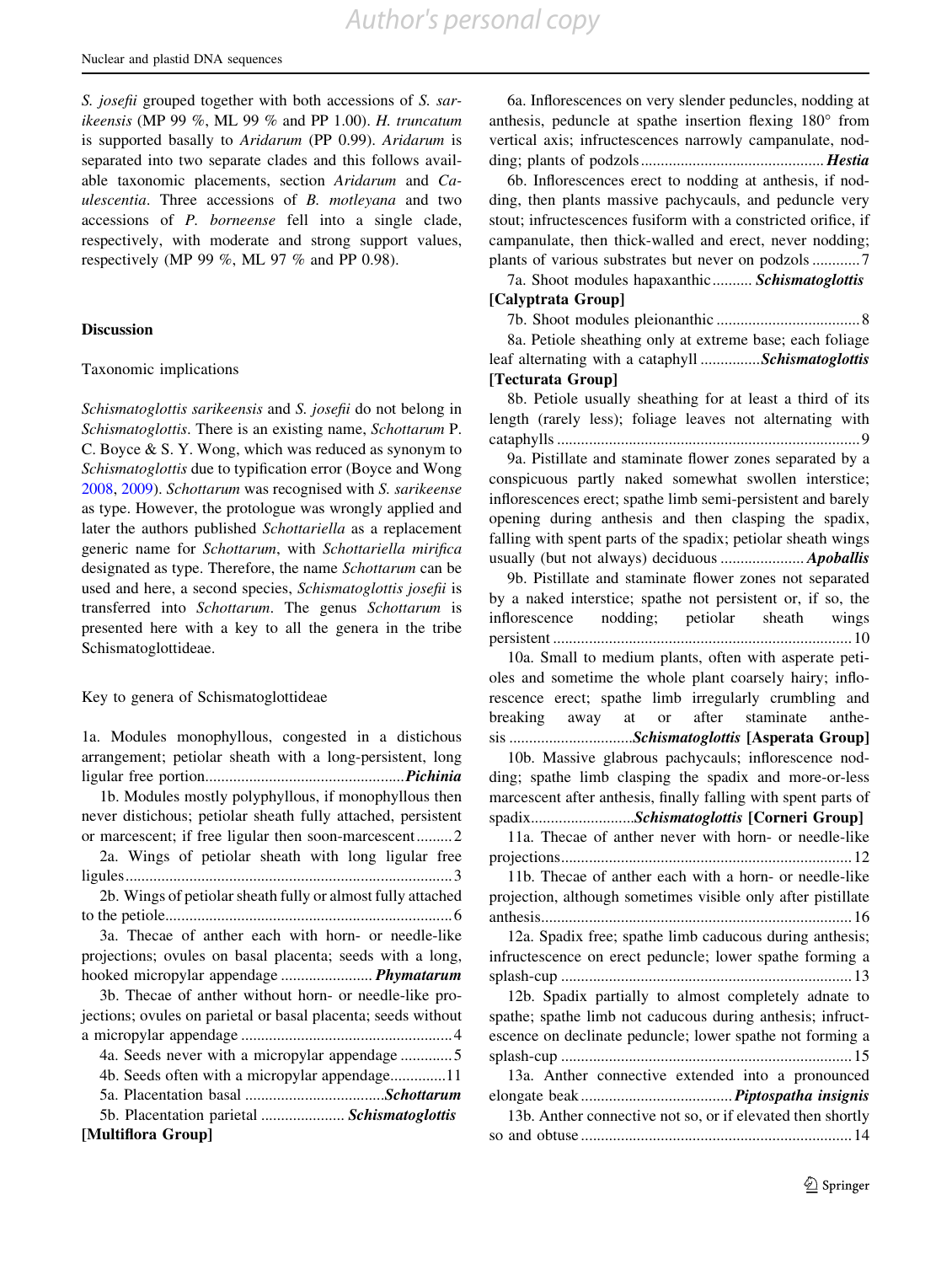14a. Spathe white; leaf blade with conspicuously tessellate tertiary venation on both surfaces ..............................Piptospatha perakensis

14b. Spathe not white; leaf blade without tessellate venation, or if present then only very faint and only abaxially.............................. Piptospatha pr. pte. (excl. Type)

15a. Staminate flowers mostly sterile with a narrow zone of fertile flowers exposed by the spathe opening; spathe persistent into fruiting, at fruit maturity swiftly drying, reflexing and opening basally by tearing at peduncle insertion to expose fruits but remaining distally convolute and while in this situation clasping the spadix; ovules basal; seeds with a blunt micropyle ......................... Bakoa

15b. Staminate flowers all fertile; spathe persistent throughout the fruit dispersal; ovules parietal; seeds with a pronounced, hooked, micropylar appendage ................ Ooia

16a. Thecae with needle-like projection extending only after pistillate anthesis; projection tipped with a weakly peltate ovate-triangular flap; appendix composed of pistillodes.........................................................Schottariella

16b. Thecae with a horn- or needle-like projection present prior to pistillate anthesis; with the projection pointed and never associated with a terminal flap; appendix, where present, composed of staminodes..................17

17a. Sterile interstice of spadix with flattened scale-like motile staminodes; anthers not excavated...Bucephalandra

17b. Sterile interstice absent, or with truncate staminodes; anthers mostly with the top excavated ..................18

18a. Staminate flowers each with two stamens; connective usually clearly excavated ....................................19

18b. Staminate flowers each with one stamen; connective not excavated, or salver-form...................................20

19a. Stamen connective clearly and deeply excavated; thecae horns never longer than the stamen.........Aridarum pr. pte.

19b. Stamen connective umbonate; thecae horns longer than the stamen................................ Aridarum montanum

20a. Peduncle and inflorescence pendent; spathe limb hardly opening at anthesis; interstice staminodes horseshoe shaped, expanding laterally during anthesis; persistent lower spathe very slender funnel-form.............. Aridarum Rostratum Complex

20b. Peduncle erect; and inflorescence erect to slightly nodding; spathe limb opening wide at anthesis; interstice staminodes never hose-shoe shaped, not expanding; persistent lower spathe broadly salverform..............Aridarum Burtii Complex

Schottarum P. C. Boyce & S. Y. Wong; P. C. Boyce & S. Y. Wong, Bot. Stud. (Taipei) 49(4): 393 (2008). Type— Schottarum sarikeense (Bogner & M. Hotta) P. C. Boyce & S. Y. Wong Fig. [2](#page--13-0).

Schottarum is defined by having basal placentation, 3–6 ovules, seeds without micropylar appendage, a spathe with a constriction, a narrowly campanuliform persistent lower spathe in fruiting, and a pistillate flower zone almost completely adnate to the spathe. Leaf blades are leathery, deep green adaxially, abaxially much paler and with pellucid primary and interprimary veins, which are almost not differentiated from each other, and petioles with long free ligules that long persist as dry tissue.

Obligate rheophytic small herb. Stem condensed. Leaves several together; petiole shorter than blade length, sometimes equal, slender, almost terete, adaxially canaliculate especially in distal part, sheathing only at extreme base, the wings extended into a very narrowly triangular ligular portion; blade leathery, very narrowly elliptic, adaxially glossy (not always) dark green, paler abaxially, the base cuneate, the apex acuminate; midrib abaxially prominent, adaxially flush with the blade to slightly impressed, with 5–6 pellucid primary lateral veins on each side, diverging at ca  $45^{\circ}$ ; interprimary venation prominent adaxially, pellucid, fine and dense, barely differentiated from primary venation; tertiary venation obscure. Inflorescence solitary; peduncle shorter than petiole. Spathe slightly nodding (down-curved in lower part); lower spathe narrowly ovoid, slightly down-curved, green, differentiated from the limb by a constriction; limb white, caducous, more or less lanceolate, somewhat inflated over the spadix, thence narrowed into a beaked tip. Spadix subcylindric; pistillate zone adnate to the spathe; pistils subglobose; stigma sessile, discoid, papillate; interpistillar staminodes absent from among the pistils, confined to a row along the spathe/ spadix adnation, stipitate, weakly clavate, slightly exceeding the pistils; sterile interstice confined to about 2 irregular whorls of sterile stamens at the base of the staminate zone; staminate zone wider than the pistillate zone; stamens crowded, truncate, flat-topped, rather irregular in shape and size, ellipsoid to dumbbell-shaped from above, partially to completely connate into groups of 2–3; appendix bullet-shaped, basally isodiametric with top of staminate zone, distally tapering and finally narrowly obtuse; staminodes of appendix columnar, flat-topped, faintly impressed, often united to the top into curved or sinuous groups. Fruiting spathe narrowly urceolate. Few seeds, without micropylar appendage.

Distribution Malesia: endemic to Kanowit-Song-Ai drainages, Sarawak, and probably beyond to the Bentuang Karimum National Park in Kalimantan. The recognition of the genus gives added weight to the presence of a newly delimited phytochore (a specific spatial distributional region defined by the plants that uniquely occur within it) based on these areas. Two species.

Habitat Old secondary and fragments of primary lowland riparian evergreen moist forest on shales. Schottarum is rheophytic on vertical clay-loam riverbanks.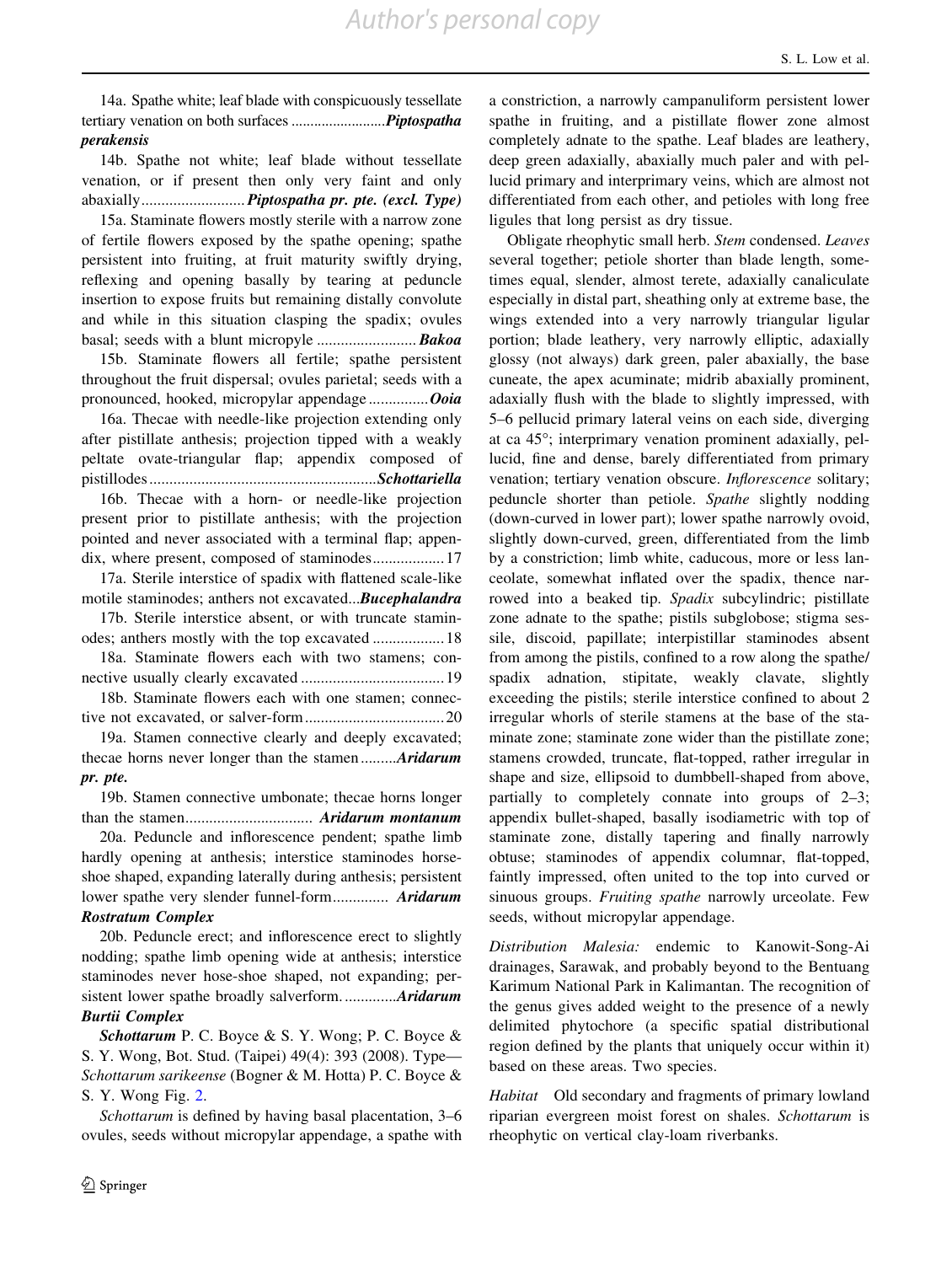<span id="page-6-0"></span>

Etymology The generic name honours the Austrian botanist and plantsman Heinrich Wilhelm Schott (1794–1865), one of the founding fathers of Araceae

systematics, the first monographer of the family, and the first botanist to make careful comparative studies of aroid inflorescences, flowers and fruits by which he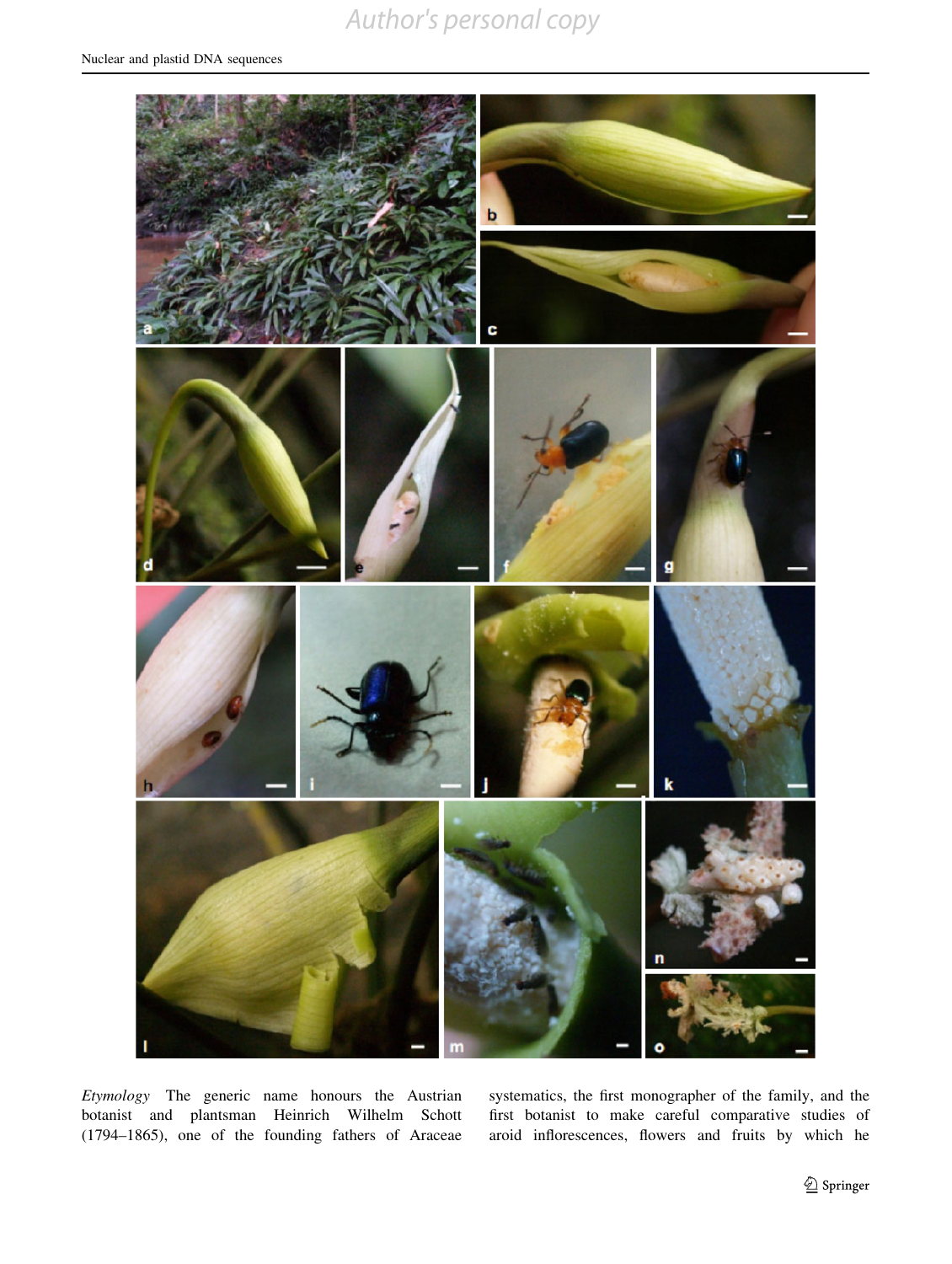**Eig. 2 a** Schottarum sarikeense (Bogner & M. Hotta) P. C. Boyce & S. Y. Wong. Habitat. b Gap opening along the spathe during early pistillate anthesis. c Gap open wider and remain open throughout the whole anthetic period. **d** Nodding inflorescence prior to pistillate anthesis. e, m Colocasiomyia, f, g Dercetina, h Nitidulid, i Altica cyanea, j Chaleonus, k Staminodes at interstice expanded during transition period, l abscission of still fresh spathe limb into several circumferential rings acroscopically from the middle part of spathe during staminate anthesis. m Pollen extruded in string and powder form. n Lower spathe split and reflexed to show the ripen fruit. o Infructescence empty. Scale bar 0.5 cm

created the basis of Araceae taxonomy for succeeding generations.

Key to species of Schottarum

- 1a. Spadix adnate to the spathe on the dorsal side of the pistillate flower zone at its whole length; ovary more or less depressedglobose .....S. sarikeense
- 1b. Spadix adnate to the spathe on the dorsal side to half the length of the pistillate flower zone; ovary subglobose......S. josefii

1. Schottarum sarikeense (Bogner & M. Hotta) P. C. Boyce & S. Y. Wong.

Basionym: Hottarum sarikeense Bogner & M. Hotta, Bull. Mus. Natl. Hist. Nat., B, Adansonia 5 ([1983\)](#page-8-0) 27, Pl. 1–3; Mayo et al., Genera of Araceae [\(1997](#page-6-0)) 188, Pl. 51, F-J.—Type: Malaysia, Sarawak, Sarikei Division, near Sarikei, Sept. 1978, J. Bogner 1553 Cult. Botanischer Garten München (holotype: KYO; isotypes: K!, M!, P!, US!).

Synonym: Schismatoglottis sarikeensis (Bogner & M. Hotta) A. Hay & Bogner, Telopea 9(1): 100 [\(2000](#page-6-0)).

Rheophytic herb to ca 20 cm tall. Stem condensed, 0.5–0.8 cm diam. Leaves several together; petiole 6–12 cm long, slender, adaxially canaliculate especially in distal part, sheathing only at extreme base, the wings extended into a very narrowly triangular ligular portion 4–7 cm long, green tinged red, drying brown; blade very narrowly elliptic, 10–14 cm long  $\times$  1–2.5 cm wide, adaxially glossy dark green, paler abaxially, the base cuneate, the apex acuminate to caudate for 1.5–3 cm; midrib abaxially prominent, adaxially flush with the lamina to slightly impressed, with 5–6 extremely fine (barely differentiated from secondary venation) primary lateral veins on each side, diverging at ca  $45^{\circ}$ ; secondary venation faintly prominent adaxially, fine and dense; tertiary venation obscure. Inflorescence solitary; peduncle 7–8 cm long. Spathe slightly nodding (downcurved in lower part), 5–6 cm long; lower spathe narrowly ovoid, slightly down-curved, green, 1.5–2 cm long, differentiated from the limb by a constriction; limb white, caducous, more or less lanceolate, somewhat inflated over the spadix, thence narrowed into a beaked tip. Spadix subcylindric, 3–3.5 cm long; pistillate zone 1–1.2 cm long, wholly adnate to the spathe on the dorsal side, ca 3 mm diam.; pistils more or less depressed-globose, ca 1 mm diam.; stigma sessile, discoid, ca 0.4 mm diam., papillate; interpistillar staminodes absent from among the pistils, confined to a row along the spathe/spadix adnation, stipitate, weakly clavate, slightly exceeding the pistils; sterile interstice confined to about 2 irregular whorls of sterile stamens at the base of the staminate zone; staminate zone ca 1 cm long, wider than the pistillate zone, ca 0.5 cm diam.; stamens crowded, truncate, flat-topped, rather irregular in shape and size, ellipsoid to dumbbell-shaped from above, ca 0.5 mm across, partially to completely connate into groups of 2–3; appendix bullet-shaped, basally isodiametric with top of staminate zone, distally tapering and finally narrowly obtuse, ca 0.5 cm long; staminodes of appendix columnar, flat-topped, faintly impressed, ca 0.5 mm diam., often united to the top into curved or sinuous groups. Fruiting spathe narrowly urceolate. Few seeds, without micropylar appendage.

Other specimens examined BORNEO: SARAWAK: Sri Aman Division: Lubok Antu, Batang Ai, Nanga Sumpa, Wong Enseluai, 01.11N 112.04E, 6 April 2005, P. C. Boyce et al. AR-1133 (SAR); Lubok Antu, Batang Ai, Nanga Sumpa, Rumah Gumbang, Sungai Delok, 01.12N 112.03E, 24 May 2008, P. C. Boyce et al. AR-2366 (SAR); Lubok Antu, Batang Ai, Nanga Sumpa, Sungai Pedali, 01.11N 112.03E, 25 May 2008, P. C. Boyce et al. AR-2394 & AR-2409 (SAR);; Lubok Antu, Batang Ai, Nanga Sumpa, Wong Enseluai, 01.11N 112.03E, 26 May 2008. P. C. Boyce et al. AR-2418 (SAR); Betong Division: Roban, Sebangkoi, Taman Rekreasi Sebangkoi, 01.57N 111.26E, 5 Dec. 2005. P. C. Boyce et al. AR-1548 (SAR); Roban, Sebangkoi, Taman Rekreasi Sebangkoi, 01.57N 111.26E, 7-Feb. 2010, S. L. Low AR-3000, AR-3001, AR-3002 (SAR);; Sarikei Division: Sarikei, Sungai Lepong, 01.57N 111.30E, 8 Dec. 2005, P. C. Boyce, et al. AR-1605 (SAR); Maradong, Rumah Dakun ak Jenang, Sungai Matob, 01.52N 111.55E, 1 Sept. 2011, P. C. Boyce & S. Y. Wong AR-3659 (SAR); Sungai Lepong, 01.57N 111.30E, 27 Dec. 2012, P. C. Boyce & S. Y. Wong AR-4098 (SAR).

2. Schottarum josefii (A. Hay) P. C. Boyce, S. Y. Wong & S. L. Low, comb. nov.

Basionym: Schismatoglottis josefii A. Hay, A. Hay & Bogner, Telopea 9(1): 100 [\(2000](#page-6-0)) 90, Fig. 11—Type: Malaysia, Sarawak, Sarikei Division, Entabai, 3 Sep 1978, J. Bogner 1353 (holotype: M!).

Very small herb to 15 cm tall. Stem condensed, suberect, ca 3 cm long, ca 6 mm diam., pleionanthic. Leaves 5 together; petiole slender, to 7 cm long, shorter than the blade, sheathing only at the extreme base, but sheath extended into a tapering bicarinate free ligular portion to 3.2 cm long; blade narrowly lanceolate, to 11.5 cm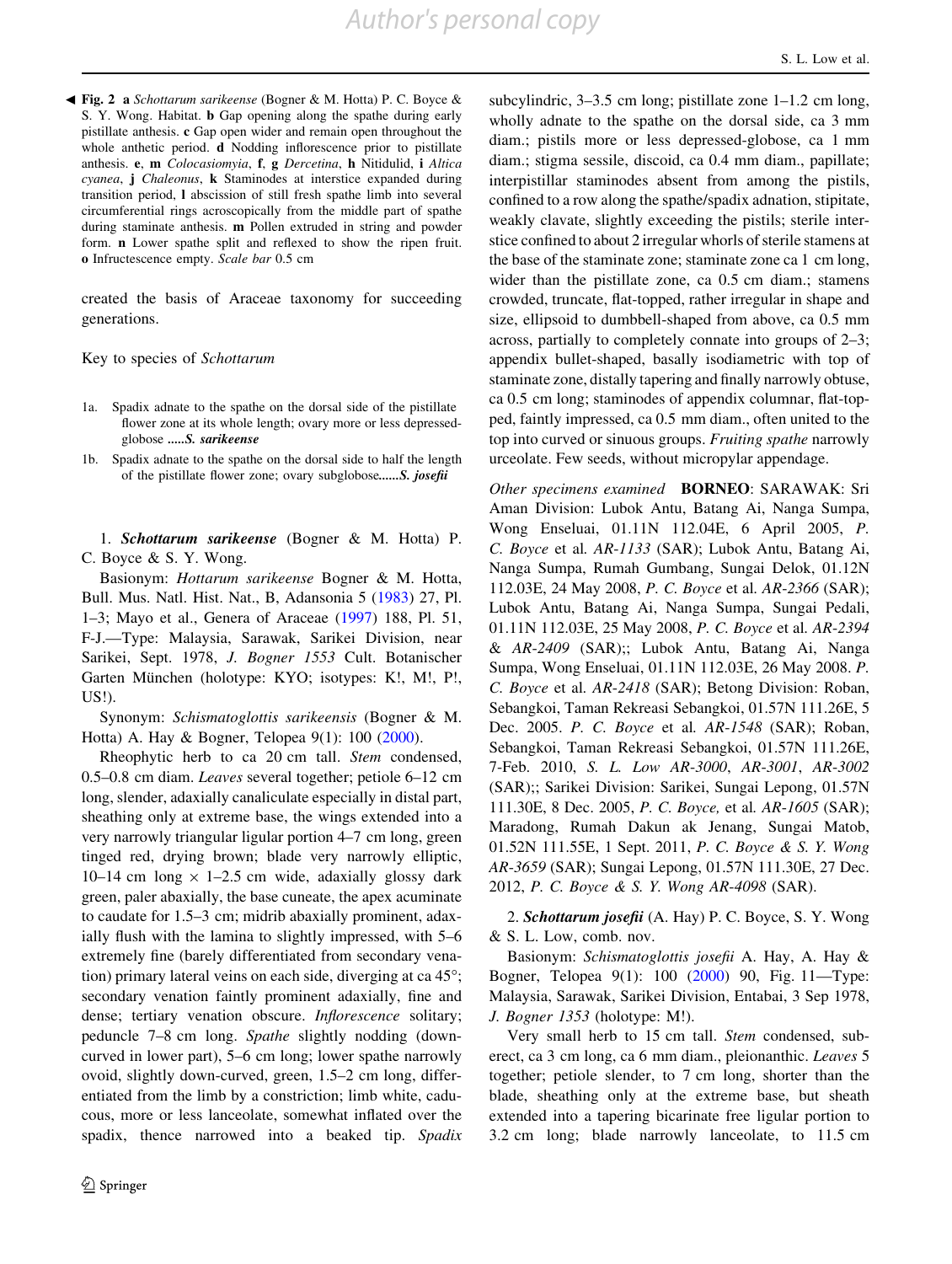Total 119 4 16 1 9 % 79.87 2.68 10.74 0.67 6.04

<span id="page-8-0"></span>Table 3 Type and number of insect visitors in Schottarum

sarikeense

long  $\times$  1.1 cm wide, the base cuneate, the apex indistinctly acuminate for 1.2 cm including a 2 mm cylindric mucro; midrib prominent adaxially and abaxially; primary lateral veins extremely fine, adaxially impressed, abaxially almost indistinguishable from secondary veins (hand lens required), 3 on each side of midrib, subopposite, diverging at ca 30°; secondary venation adaxially obscure, abaxially very fine and dense, arising from the midrib. Inflorescence solitary, subtended by lanceolate cataphylls to 3 cm long; peduncle much shorter than the petioles and not exceeding the cataphylls, 2 cm long. Spathe 2 cm long, green; lower spathe subcylindric, 5 mm long, differentiated from the limb by a very weak constriction; limb 1.5 cm long, somewhat inflated over the appendix of the spadix, then acuminate for 6 mm, caducous. Spadix subcylindric; ca 1 cm long; pistillate zone slender, 4 mm long, half the length of the pistillate flower zone adnate to the spathe on the dorsal side; pistils crowded; ovary subglobose, ca 0.5 mm diam.; stigma sessile, about half the diameter of the ovary, button-like, very weakly 3–4-lobed, papillate; interpistillar staminodes confined to a single row along each side of the spathe/spadix adnation, stalked, flat-topped, about the same height as the pistils; sterile interstice ca 1 mm long, somewhat wider than the pistillate zone, 1–2 irregular whorls of centrally impressed sterile stamens; staminate zone 3 mm long  $\times$  1.7 mm thick; stamens crowded; anthers truncate, irregularly rectangular, ca 0.25 mm across, with the connective somewhat dilated and sometimes expanded on one side; thecae somewhat raised above the connective; appendix 5 mm long, ellipsoid-clavate, formed of flat-topped irregularly discoid staminodes ca 0.5 mm across. Fruit unknown. Twenty inflorescences were observed Mean  $\pm$  SD 5.95  $\pm$  12.56 0.2  $\pm$  2.91 0.8  $\pm$  1.94 0.05  $\pm$  0.18 0.45  $\pm$ Range (per inflorescence)  $1-21$  0-2 0-4 0-1 0-2

Other specimens examined BORNEO: SARAWAK: Betong Division: Spaoh, Jalan Ulu Paku, Nanga Perum, 01.37N 111.35E, 16 Nov 2011, P. C. Boyce & S. Y. Wong AR-3700 (SAR); Sri Aman Division: Lubok Antu, Batang Ai, Nanga Sumpa, Sungai Pedali, 01.11N 112.03E, 7 April 2005, P. C. Boyce, et al. AR-1157 (SAR).

Flowering mechanism, pollination strategy, fruitset, and seed dispersal of Schottarum sarikeense.

Schottarum sarikeense flowers diurnally, and so far this is unique in the tribe Schismatoglottideae where all other observed species flower at early dawn (Boyce, unpublished data). The mature inflorescence (4.23 cm long  $\times$  0.65 cm wide) is held in nodding position (Fig. [2](#page--13-0)d). Prior to anthesis, the spathe limb loosened from the adpressed position. The anthesis of S. sarikeense began on the late afternoon and lasted for ca 26 h. Pistillate anthesis commenced around 1,500 h with the inflation of spathe limb and two gaps (ca 1 mm wide) were formed separately near the tip and lower spathe. A mild esteric odour was emitted from the appendix, which lasted for the whole anthetic. The gap extended along the spathe margin within 20 min and spathe limb opened to a maximum width of ca 4 mm at the mid point, and the spadix was clearly visible (Fig. [2b](#page--13-0), c). The spathe remained open throughout the anthesis. A gap between spathe and interstice (ca 1 mm diam.) allowed only Colocasiomyia (Diptera: Drosophilidae; ca 1.5 mm in long  $\times$  ca 0.5 mm in wide; Fig. [2](#page--13-0)e, m) to enter into pistillate zone. The stigmas (each ca 1 mm in length  $\times$  1 mm in width) were receptive. The flies were observed to move freely, up and down the spadix. Dercetina (Coleoptera: Chrysomelidae), Chaleonus (Coleoptera: Chrysomelidae) (both type of insects, similar size, ca 6–7 mm long  $\times$  3–4 mm wide) and Nitidulid (Coleoptera: Nitidulidae; ca 2 mm long  $\times$  ca 1.5 mm wide) were occasionally found present at the staminate zones and appendices during pistillate anthesis. Dercetina (Fig. [2](#page--13-0)f) and Chaleonus (Fig. [2e](#page--13-0)) predated on the appendices and spathe margins; and occasionally defecated in the inflorescences. Nitidulids were observed moving around although evidence of destruction was not found (Fig. [2h](#page--13-0)). Nitidulids were not found in any of inflorescences, which were bagged and therefore, it was confirmed that the nitidulids were attracted to the colour of the spathe instead to the floral scent released, which attracted Colocasiomyia, Dercetina and Chaleonus. Furthermore, another species of beetle, Altica cyanea (Chrysomelidae: Alticini) was occasionally found in the inflorescence of S. sarikeense (Fig. [2i](#page--13-0)). At ca 2,100 h, pistillodes at interstice expanded to block the entrance into the pistillate zone and this marked the end of pistillate anthesis for S. sarikeense (Fig. [2k](#page--13-0)). Colocasiomyia shifted to the upper part of spadix prior to the closure of lower chamber (Fig. [2](#page--13-0)e).

Colocasiomyia Dercetina Chaleonus Altica cyanea Nitidulidae

On the second day at 1,430 h, staminate anthesis started with the abscission of still fresh spathe limb into several circumferential rings acroscopically from middle part of spathe within an hour (Fig. [2l](#page--13-0)). Shortly after, pollen was released in powder and long thread (Fig. [2m](#page--13-0)). After ca 2 h of staminate anthesis, Colocasiomyia, Dercetina, Chaleonus, and nitidulid left the inflorescence with pollen seen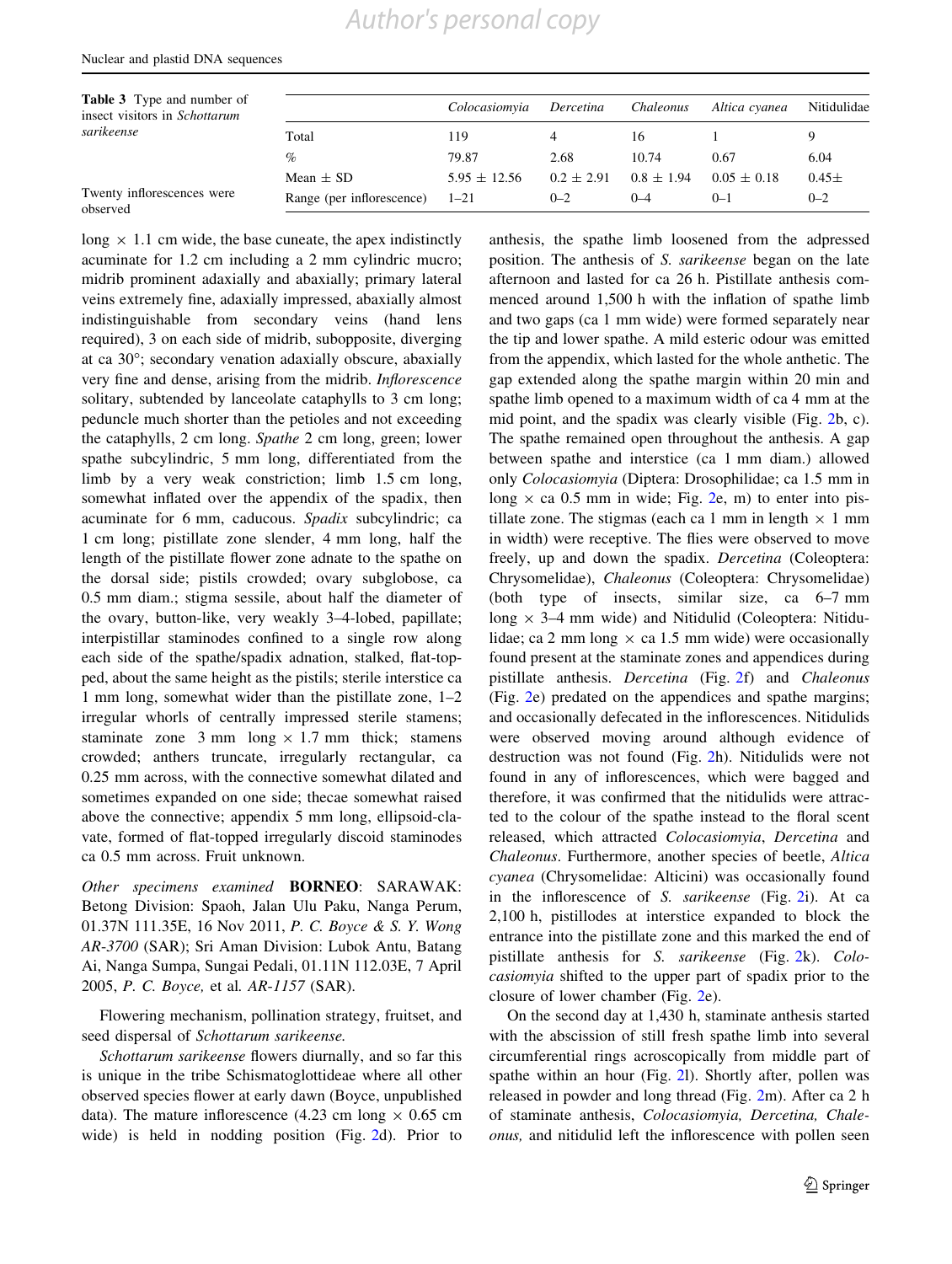<span id="page-9-0"></span>attached to their bodies. Colocasiomyia amounted up to 80 % of the total insect visitors in S. sarikeense, with a range from 1 to 21 individuals per inflorescence (Table [3](#page-8-0)). The beetles did not access into the pistillate zone, therefore they were determined as the pollen robbers with Colocasiomyia suggested as the pollinators of S. sarikeense.

The staminate zone and appendix dried, and abscissed at ca 8–9 days post-anthesis, leaving with interstice's staminodes remaining. The percentage of fruitset for S. sarikeense was as high as 92.04 %. The mature infructescences split and reflexed to reveal the ripen fruits (Fig. [2](#page--13-0)n–o). On the following morning, fruits were dispersed by rainfalls and the uprising stream.

Acknowledgments This study was partially funded by the ITTO fellowship [Ref. No. 056/10A] to the first author. This is part of an ongoing research which is funded by the Ministry of Higher Education, Malaysia by Grant vot: ERGS/01(02)/808/2011(03). The collaboration and support of the Sarawak Forestry Department are gratefully acknowledged for the permission to carry out the research under Research Permit No. NPW.907.4. (IV)-133 and Park Permit No. 99/2009.

#### Appendix

Taxonomic position, herbarium voucher number, collection locality, and GenBank accession number of the species included in the phylogenetic analysis of tribe Schismatoglottideae and Philonotieae[Taxa are arranged alphabetically following the taxonomic position of Mayo et al. [\(1997](#page-6-0)), Bogner and Hay ([2000\)](#page-6-0), Hay and Yuzammi [\(2000](#page-4-0)), and Wong et al. [\(2010](#page-0-0))]. Taxonomic combinations in single quotation marks have not been made; generic placements in these instances are inferred.

Species, taxonomic position, collection locality, collectors, herbarium voucher no. and, GenBank accession no. (trnL-F, matK, trnH-psbA,  $ITS$ ) –  $=$  not available

Aridarum borneense (M. Hotta) Bogner & A. Hay, Aridarum section Aridarum, Sg. Bungen, Kubah National Park, Matang, Sarawak, 01°36' 30.9"; 110° 11'35.0", P. C. Boyce et al. Ar2123 (SAR), GQ220954, GQ220886, KC454019, JN544438; Aridarum caulescens M. Hotta, Aridarum section Caulescentia, Bukit Satiam, Bintulu, Sarawak, 02° 58' 47.6"; 112° 56' 37.5", P. C. Boyce & J. Kisai Ar588 (SAR), KC454027, KC454002, KC454011, JN544428; Aridarum caulescens M. Hotta, Aridarum section Caulescentia, Melinau Gorge, Mulu Naltional Park, Nanga Medamit, Limbang, Sarawak, coordinates unobtainable, P. C. Boyce et al. Ar2311 (SAR), JN177480, JN177490, KC454021, JN544440; Aridarum crassum S. Y. Wong & P. C. Boyce, Aridarum section Aridarum, Gunung Gaharu, Pantu, Sri Aman, Sarawak, 01° 01' 19.5"; 110° 52' 52.8", P. C. Boyce & J. Kisai Ar263 (SAR), GQ220957, GQ220889, KC454009, JN544426; Aridarum nicolsonii Bogner, Aridarum section Aridarum, Trail above Camp Permai, Camp Permai, Santubong, Kuching, Sarawak, 01° 45' 49.0"; 110° 19' 07.4", P. C. Boyce et al. Ar480 (SAR), JN177481, JN177491, KC454010, JN544427; Aridarum nicolsonii Bogner, Aridarum section Aridarum, Trail to Teluk Tajor, Bako National Park, Kuching, Sarawak, 01°43' 03.1"; 110°26'42.7", P. C. Boyce & S. Y. Wong Ar2098 (SAR), GQ220958, GQ220890, KC454018, JN544437; Aridarum purseglovei (Furtado) M. Hotta, Aridarum section Caulescentia, Bukit Satiam, Bintulu, Sarawak, 02° 59' 13.3"; 112° 55' 57.5", P. C. Boyce et al. Ar1887 (SAR), GQ220960, GQ220892, KC454016, JN544435; Aridarum purseglovei (Furtado) M. Hotta, Aridarum section Aridarum, Sungai Likau, GT Plantations, Tatau, Bintulu, Sarawak, 02° 43' 53.6"; 113° 25' 19.1", P. C. Boyce et al. Ar3096 (SAR), JN177483, JN177493, KC454025, JN544444; Bucephalandra motleyana Schott, Bucephalandra, Gunung Gaharu, Pantu, Sri Aman, Sarawak, 01° 02' 39.5"; 110° 53' 18.3", P. C. Boyce & J. Kisai Ar252 (SAR), GQ220963, GQ220895, KC454008, JN544425; Bucephalandra motleyana Schott, Bucephalandra, Melinau Gorge, Mulu Naltional Park, Nanga Medamit, Limbang, Sarawak, coordinate unobtainable, P. C. Boyce et al. Ar2310 (SAR), KC454029, KC454004, KC454020, JN544439; Bucephalandra motleyana Schott, Bucephalandra, Lower slopes, Bukit Kelam, Sintang, Kalimantan Barat, Indonesia, 00° 05' 30.1"; 111° 39' 03.3", P. C. Boyce & S. Y. Wong Ar2537 (SAR), KC454030, KC454005, KC454023, JN544442; Hottarum truncatum (M. Hotta) Bogner & Nicolson, Hottarum, Sungai Pandan Kecil, Trail behind Camp C, GT Plantations, Tatau, Bintulu, Sarawak, 02° 42′ 40.1″; 113° 20' 37.9", P. C. Boyce et al. Ar3080 (SAR), JN177482, JN177492, KC454024, JN544443; Phymatarum borneense M. Hotta, Phymatarum, Belaga Road, Sebauh, Bintulu, Sarawak, 03° 03′ 34.3″; 113° 42′ 16.4″, P. C. Boyce et al. Ar1442 (SAR), GO220969, GQ220899, KC454014, JN544433; Phymatarum borneense M. Hotta, Phymatarum, Trail to Deer Cave, Mulu National Park, Mulu, Miri, Sarawak, 04° 02' 23.8"; 114° 48' 54.6", P. C. Boyce et al. Ar1931 (SAR), GQ220970, GQ220900, KC454017, JN544436; Philonotion americanum (A. M. E. Jonker & Jonker) S. Y. Wong & P. C. Boyce, Philonotion, French Guiana, J. Bogner, BOGNER 2911, GQ220978, GQ220908, JX962839, JN544445; Schismatoglottis'adoceta' S. Y. Wong, Nervosa Group, Road junction, km 10 Bakun- Bintulu- Miri, Belaga, Kapit, Sarawak, 02° 50' 51.7"; 114° 01' 57.6", P. C. Boyce et al. Ar1408 (SAR), JX857132, JN570739, JX857150, JN544432; Schismatoglottis 'macrocardia' S. Y. Wong & P. C. Boyce, Asperata Group, Bukit Satiam, Bintulu, Sarawak, 02° 59' 26.1"; 112° 55' 54.4", P. C. Boyce & J. Kisai Ar607 (SAR), JN177487, JN177497, JX962838, JN544429; Schismatoglottis 'petradoxa' S. Y. Wong & P. C. Boyce, Multiflora Group, km 65 road to Camp Gahada, Rejang Wood Concession, Nanga Gaat, Kapit, Sarawak, 01° 41' 59.7"; 113° 31' 13.7", P. C. Boyce et al. Ar920 (SAR), KC454028, KC454003, KC454012; JN544430; Schismatoglottis sp. A, Multiflora Group, Sg. Piat, Nanga Gaat, Kapit, Sarawak, 01° 38' 09.1"; 113° 24' 09.9", P. C. Boyce & J. Kisai Ar114 (SAR), GQ221011, GQ220946, KC454006, JN544423; Schismatoglottis sp. B, Stream below Camp Gahada, Rejang Wood Concession, Nanga Gaat, Kapit, Sarawak, 01° 41′ 49.4″; 113° 26' 16.3", P. C. Boyce & J. Kisai Ar135 (SAR), KC454026, KC454001, KC454007, JN544424; Schottarum josefii (A. Hay) P. C. Boyce, S. Y. Wong & S. L. Low, Schottarum, Sg. Pedali, Nanga Sumpa, Batang Ai, Lubok Antu, Sri Aman, Sarawak, 01° 11′ 58.9"; 112° 03' 27.0", P. C. Boyce et al. Ar1157 (SAR), GQ221012, GQ220947, KC454013, JN544431; Schottarum sarikeense (Bogner & M. Hotta) P. C. Boyce & S. Y. Wong, Schottarum, Sg. Lepong, Sarikei, Sarawak, 01° 57' 12.9"; 111° 30' 34.9", P. C. Boyce et al. Ar1605 (SAR), JN177488, JN177498, KC454015, JN544434; Schottarum sarikeense (Bogner & M. Hotta) P. C. Boyce & S. Y. Wong, Schottarum, Sg. Pedali, Nanga Sumpa, Batang Ai, Lubok Antu, Sri Aman, Sarawak, 01° 11′ 58.9"; 112° 03′ 27.0", P. C. Boyce et al. Ar2394 (SAR), JN177489, JN177499, KC454022, JN544441.